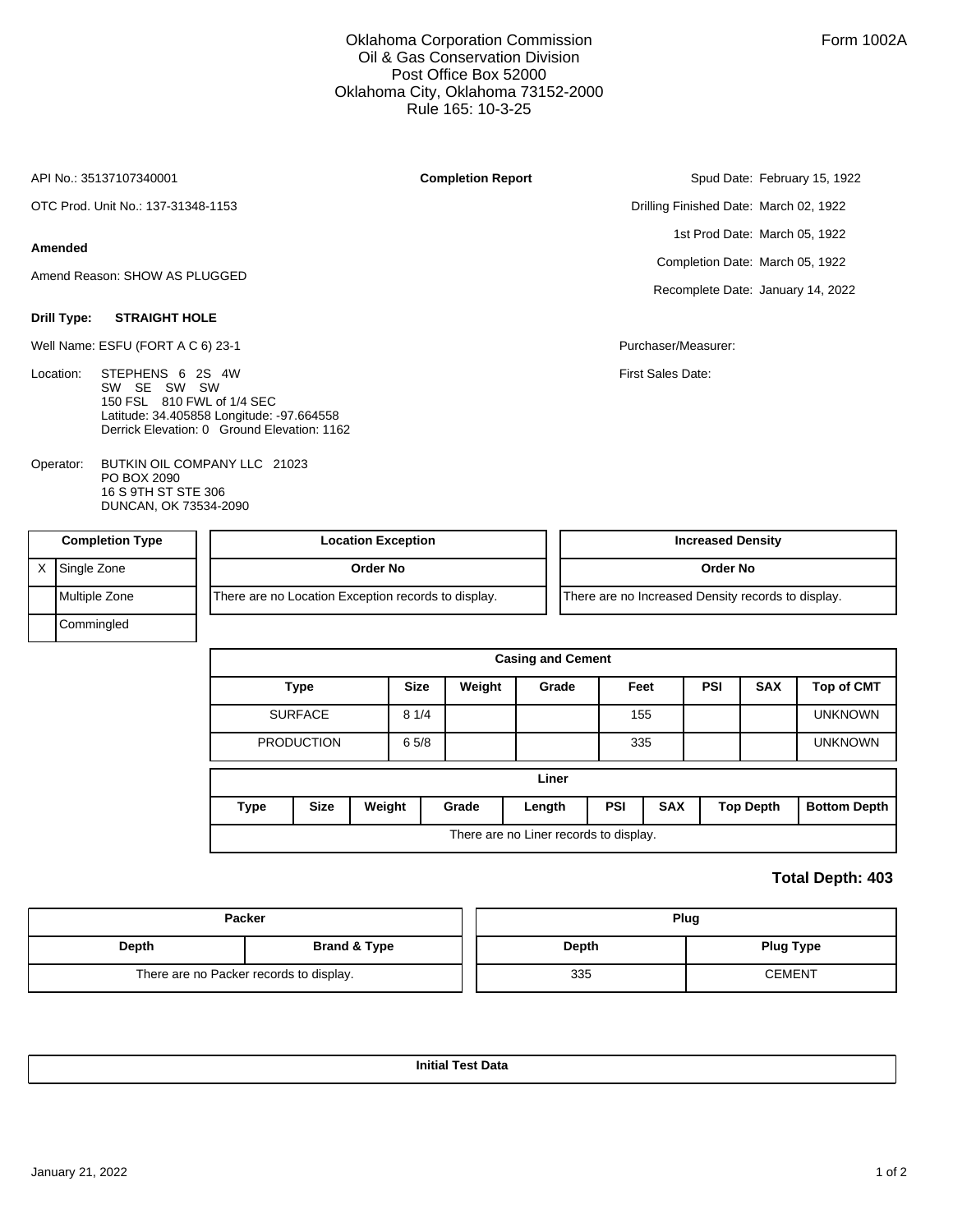| <b>Test Date</b>     | <b>Formation</b><br>Oil<br><b>Oil-Gravity</b><br><b>BBL/Day</b><br>(API)                                       |                  |     | <b>Gas-Oil Ratio</b><br>Gas<br><b>MCF/Day</b><br>Cu FT/BBL |               | Water<br><b>BBL/Day</b>                                             | Pumpin or<br><b>Flowing</b> | <b>Initial Shut-</b><br>In.<br>Pressure | Choke<br><b>Size</b> | <b>Flow Tubing</b><br><b>Pressure</b> |  |
|----------------------|----------------------------------------------------------------------------------------------------------------|------------------|-----|------------------------------------------------------------|---------------|---------------------------------------------------------------------|-----------------------------|-----------------------------------------|----------------------|---------------------------------------|--|
|                      |                                                                                                                |                  |     |                                                            |               | There are no Initial Data records to display.                       |                             |                                         |                      |                                       |  |
|                      |                                                                                                                |                  |     |                                                            |               | <b>Completion and Test Data by Producing Formation</b>              |                             |                                         |                      |                                       |  |
|                      | Formation Name: PERMIAN                                                                                        |                  |     |                                                            | Code: 459PRMN |                                                                     | Class: PLUG AND ABANDON     |                                         |                      |                                       |  |
|                      | <b>Spacing Orders</b>                                                                                          |                  |     |                                                            |               | <b>Perforated Intervals</b>                                         |                             |                                         |                      |                                       |  |
| <b>Order No</b>      |                                                                                                                | <b>Unit Size</b> |     |                                                            | <b>From</b>   |                                                                     |                             | To                                      |                      |                                       |  |
| 65006<br><b>UNIT</b> |                                                                                                                |                  |     |                                                            |               | There are no Perf. Intervals records to display.                    |                             |                                         |                      |                                       |  |
|                      | <b>Acid Volumes</b>                                                                                            |                  |     |                                                            |               | <b>Fracture Treatments</b>                                          |                             |                                         |                      |                                       |  |
|                      | <b>UNKNOWN</b>                                                                                                 |                  |     |                                                            |               | <b>UNKNOWN</b>                                                      |                             |                                         |                      |                                       |  |
| <b>Formation</b>     |                                                                                                                |                  | Top |                                                            |               | Were open hole logs run? No<br>Date last log run:                   |                             |                                         |                      |                                       |  |
|                      |                                                                                                                |                  |     |                                                            |               | Were unusual drilling circumstances encountered? No<br>Explanation: |                             |                                         |                      |                                       |  |
| <b>Other Remarks</b> | PLUGGING RECORD NEVER SUBMITTED. SEE ATTACHED FOR REPLACEMENT OF LOST REPORT. OCC - THIS WELL WAS AN OPEN HOLE |                  |     |                                                            |               |                                                                     |                             |                                         |                      |                                       |  |

COMPLETION FROM BOTTOM OF THE 6 5/8" CASING AT 335' TO TOTAL DEPTH AT 403'. IN THE PLUGGING PROCESS THE OPEN HOLE WAS

**FOR COMMISSION USE ONLY**

FILLED WITH CEMENT TO THE BOTTOM OF THE PRODUCTION CASING.

Status: Accepted

January 21, 2022 2012

1147455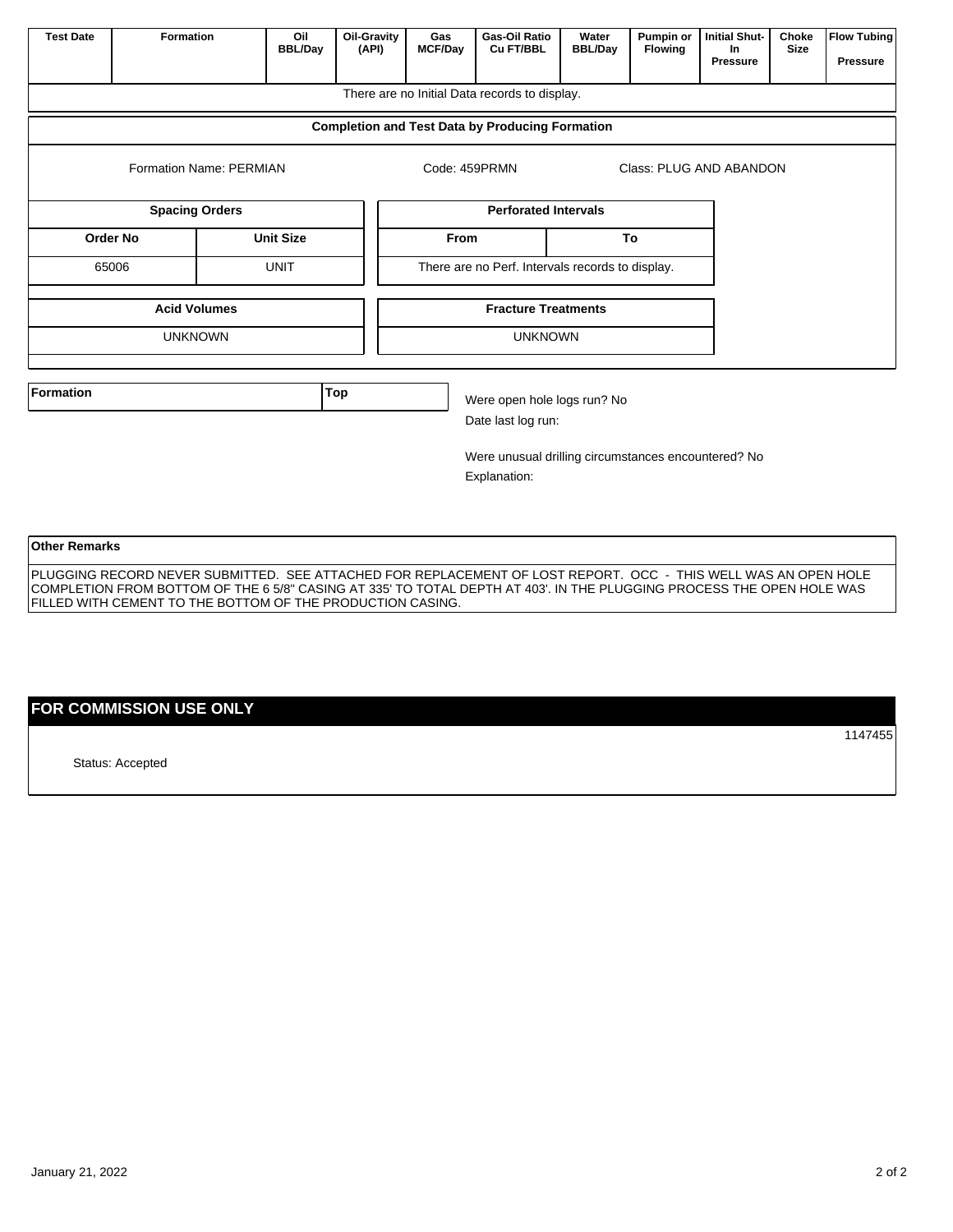| API 137-1073                                                                                                            | $\in$ $\circ$ $\circ$ $\circ$ oil and Gas Conservation Division<br>P.O. Box 52000                                                                                                                                                 |                                       |                     |                      |                                              | <b>OKLAHOMA</b>           |                      |                              | RECEIVEE                                    |  |
|-------------------------------------------------------------------------------------------------------------------------|-----------------------------------------------------------------------------------------------------------------------------------------------------------------------------------------------------------------------------------|---------------------------------------|---------------------|----------------------|----------------------------------------------|---------------------------|----------------------|------------------------------|---------------------------------------------|--|
| OTC PROD. 137                                                                                                           | Oklahoma City, OK 73152-2000<br>732405-521-2331/                                                                                                                                                                                  | OCCCentralProcessing@OCC.OK.GOV       |                     |                      |                                              | Corporation<br>Commission |                      |                              | JAN 1 4 2022                                |  |
| <b>CT LORIGINAL</b><br><b>AMENDED</b> (Reason)                                                                          | SHOW AS PLUGGED                                                                                                                                                                                                                   |                                       |                     |                      | Rule 165:10-3-25<br><b>COMPLETION REPORT</b> |                           |                      |                              |                                             |  |
| TYPE OF DRILLING OPERATION                                                                                              |                                                                                                                                                                                                                                   |                                       | SPUD DATE           |                      |                                              |                           |                      |                              | OKLAHOMA CORPORATION<br>640 Acres OMMISSION |  |
| V STRAIGHT HOLE DIRECTIONAL HOLE<br><b>SERVICE WELL</b>                                                                 |                                                                                                                                                                                                                                   | HORIZONTAL HOLE                       |                     | <b>DRLG FINISHED</b> |                                              | 92 Z                      |                      |                              |                                             |  |
| If directional or honzontal, see reverse for bottom hole location.                                                      |                                                                                                                                                                                                                                   |                                       | DATE                |                      |                                              |                           |                      |                              |                                             |  |
| COUNTY STEPHENS                                                                                                         | SEC $6$                                                                                                                                                                                                                           | TWP25 RGE $4\omega$                   |                     | DATE OF WELL 3       |                                              |                           |                      |                              |                                             |  |
| LEASE<br>ESFU<br><b>NAME</b>                                                                                            |                                                                                                                                                                                                                                   | $\frac{\text{WELL}}{\text{NO}}$ 23 -/ |                     | 1st PROD DATE 3/5    |                                              |                           |                      |                              |                                             |  |
| $SW1/455$ 1/4 $SW1/45$ W 1/4 FSL /50                                                                                    |                                                                                                                                                                                                                                   | FWL $810$                             |                     | <b>RECOMP DATE  </b> |                                              | Notice                    |                      |                              |                                             |  |
| <b>ELEVATION</b><br>34.405858<br>Ground $/62$ Latitude<br>Longitude ~<br>Denick FL                                      |                                                                                                                                                                                                                                   |                                       |                     |                      |                                              |                           |                      |                              |                                             |  |
| <b>OPERATOR</b><br><b>NAME</b>                                                                                          | BUTKIN OIL CO., LLC. OPERATOR NO.                                                                                                                                                                                                 |                                       |                     |                      | $21023 - 0$                                  |                           |                      |                              |                                             |  |
| <b>ADDRESS</b>                                                                                                          | P.O. BOX 2090                                                                                                                                                                                                                     |                                       |                     |                      |                                              |                           |                      |                              |                                             |  |
| <b>CITY</b>                                                                                                             | フィトレヒタベ                                                                                                                                                                                                                           | STATE $\mathscr{O}\!\!\mathscr{K}.$   |                     |                      | 2IP 73534                                    |                           |                      | <b>LOCATE WELL</b>           |                                             |  |
| <b>COMPLETION TYPE</b>                                                                                                  |                                                                                                                                                                                                                                   | CASING & CEMENT (Attach Form 1002C)   |                     |                      |                                              |                           |                      |                              |                                             |  |
| <b>VISINGLE ZONE</b>                                                                                                    |                                                                                                                                                                                                                                   | TYPE                                  | <b>SIZE</b>         | <b>WEIGHT</b>        | GRADE                                        | <b>FEET</b>               | PSI                  | SAX                          | TOP OF CMT                                  |  |
| <b>MULTIPLE ZONE</b><br><b>Application Date</b>                                                                         |                                                                                                                                                                                                                                   | CONDUCTOR                             |                     |                      |                                              |                           |                      |                              |                                             |  |
| COMMINGLED<br><b>Application Date</b>                                                                                   |                                                                                                                                                                                                                                   | <b>SURFACE</b>                        | 844                 |                      |                                              | '55                       |                      |                              | UNKA                                        |  |
| <b>LOCATION EXCEPTION</b><br>ORDER NO.                                                                                  |                                                                                                                                                                                                                                   | <b>INTERMEDIATE</b>                   |                     |                      |                                              |                           |                      |                              |                                             |  |
| MULTIUNIT ORDER NO.                                                                                                     |                                                                                                                                                                                                                                   | PRODUCTION                            | $5 - 78$            |                      |                                              | 335                       |                      |                              | UNKN                                        |  |
| <b>INCREASED DENSITY</b><br>ORDER NO.                                                                                   |                                                                                                                                                                                                                                   | LINER                                 |                     |                      |                                              |                           |                      |                              |                                             |  |
| PACKER <sub>®</sub>                                                                                                     | <b>BRAND &amp; TYPE</b>                                                                                                                                                                                                           | PLUG <sub>@</sub>                     | 335 TYPE Centertuge |                      |                                              | <b>TYPE</b>               |                      | <b>TOTAL</b><br><b>DEPTH</b> | 403                                         |  |
| <b>PACKER@</b><br>COMPLETION & TEST DATA BY PRODUCING FORMATION $\mathcal{A}$ $\mathcal{V}$ $\mathcal{G}$ $\mathcal{P}$ | <b>BRAND &amp; TYPE</b>                                                                                                                                                                                                           | PLUG <sub>®</sub>                     | TYPE                |                      | PLUG @                                       | TYPE                      |                      | 78.TD                        |                                             |  |
|                                                                                                                         |                                                                                                                                                                                                                                   |                                       |                     |                      |                                              |                           |                      |                              |                                             |  |
| <b>FORMATION</b>                                                                                                        | UERMIAN                                                                                                                                                                                                                           |                                       |                     |                      |                                              |                           |                      |                              |                                             |  |
| SPACING & SPACING<br>ORDER NUMBER                                                                                       | ESFU UNIT ORDER 65006                                                                                                                                                                                                             |                                       |                     |                      |                                              |                           |                      |                              |                                             |  |
| CLASS: Oil, Gas, Dry, Inj,                                                                                              |                                                                                                                                                                                                                                   | P t A                                 |                     |                      |                                              |                           |                      |                              |                                             |  |
| Disp, Comm Disp, Svc                                                                                                    |                                                                                                                                                                                                                                   |                                       |                     |                      |                                              |                           |                      |                              |                                             |  |
|                                                                                                                         | $H$ ole                                                                                                                                                                                                                           |                                       |                     |                      |                                              |                           |                      |                              |                                             |  |
| PERFORATED                                                                                                              |                                                                                                                                                                                                                                   |                                       |                     |                      |                                              |                           |                      |                              |                                             |  |
| <b>INTERVALS</b>                                                                                                        |                                                                                                                                                                                                                                   |                                       |                     |                      |                                              |                           |                      |                              |                                             |  |
|                                                                                                                         |                                                                                                                                                                                                                                   |                                       |                     |                      |                                              |                           |                      |                              |                                             |  |
| <b>ACID/VOLUME</b>                                                                                                      | UNKN<br>UNKN                                                                                                                                                                                                                      |                                       |                     |                      |                                              |                           |                      |                              |                                             |  |
|                                                                                                                         |                                                                                                                                                                                                                                   |                                       |                     |                      |                                              |                           |                      |                              |                                             |  |
| <b>FRACTURE TREATMENT</b>                                                                                               |                                                                                                                                                                                                                                   |                                       |                     |                      |                                              |                           |                      |                              |                                             |  |
| (Fluids/Prop Amounts)                                                                                                   |                                                                                                                                                                                                                                   |                                       |                     |                      |                                              |                           |                      |                              |                                             |  |
|                                                                                                                         |                                                                                                                                                                                                                                   |                                       |                     |                      |                                              |                           |                      |                              |                                             |  |
|                                                                                                                         |                                                                                                                                                                                                                                   | Min Gas Allowable<br>$(165:10-17-T)$  |                     |                      |                                              | Purchaser/Measurer        |                      |                              |                                             |  |
|                                                                                                                         |                                                                                                                                                                                                                                   | OR                                    |                     |                      |                                              | <b>First Sales Date</b>   |                      |                              |                                             |  |
| INITIAL TEST DATA                                                                                                       |                                                                                                                                                                                                                                   | Oil Allowable<br>$(165.10 - 13 - 3)$  |                     |                      |                                              |                           |                      |                              |                                             |  |
| INITIAL TEST DATE                                                                                                       |                                                                                                                                                                                                                                   |                                       |                     |                      |                                              |                           |                      |                              |                                             |  |
| OIL-BBL/DAY                                                                                                             |                                                                                                                                                                                                                                   |                                       |                     |                      |                                              |                           |                      |                              |                                             |  |
| OIL-GRAVITY ( API)                                                                                                      |                                                                                                                                                                                                                                   |                                       |                     |                      |                                              |                           |                      |                              |                                             |  |
| GAS-MCF/DAY                                                                                                             |                                                                                                                                                                                                                                   |                                       |                     |                      |                                              |                           |                      |                              |                                             |  |
| <b>GAS-OIL RATIO CU FT/BBL</b>                                                                                          |                                                                                                                                                                                                                                   |                                       |                     |                      |                                              |                           |                      |                              |                                             |  |
| WATER-BBL/DAY                                                                                                           |                                                                                                                                                                                                                                   |                                       |                     |                      |                                              |                           |                      |                              |                                             |  |
| PUMPING OR FLOWING                                                                                                      |                                                                                                                                                                                                                                   |                                       |                     |                      |                                              |                           |                      |                              |                                             |  |
| INITIAL SHUT-IN PRESSURE                                                                                                |                                                                                                                                                                                                                                   |                                       |                     |                      |                                              |                           |                      |                              |                                             |  |
| CHOKE SIZE                                                                                                              |                                                                                                                                                                                                                                   |                                       |                     |                      |                                              |                           |                      |                              |                                             |  |
| <b>FLOW TUBING PRESSURE</b>                                                                                             |                                                                                                                                                                                                                                   |                                       |                     |                      |                                              |                           |                      |                              |                                             |  |
|                                                                                                                         | A record of the formations drilled through, and perturent remarks are presented on the reverse. I declare that it have knowledge of the contents of this report and am authorized by my organization<br>to make this report, whic |                                       |                     |                      |                                              |                           |                      |                              |                                             |  |
|                                                                                                                         |                                                                                                                                                                                                                                   |                                       |                     |                      |                                              |                           |                      |                              |                                             |  |
|                                                                                                                         |                                                                                                                                                                                                                                   |                                       |                     |                      |                                              |                           |                      |                              |                                             |  |
|                                                                                                                         |                                                                                                                                                                                                                                   |                                       |                     |                      |                                              |                           | <b>EMAIL ADDRESS</b> |                              |                                             |  |

 $\hat{\mathcal{A}}$ 

 $\frac{1}{3}$